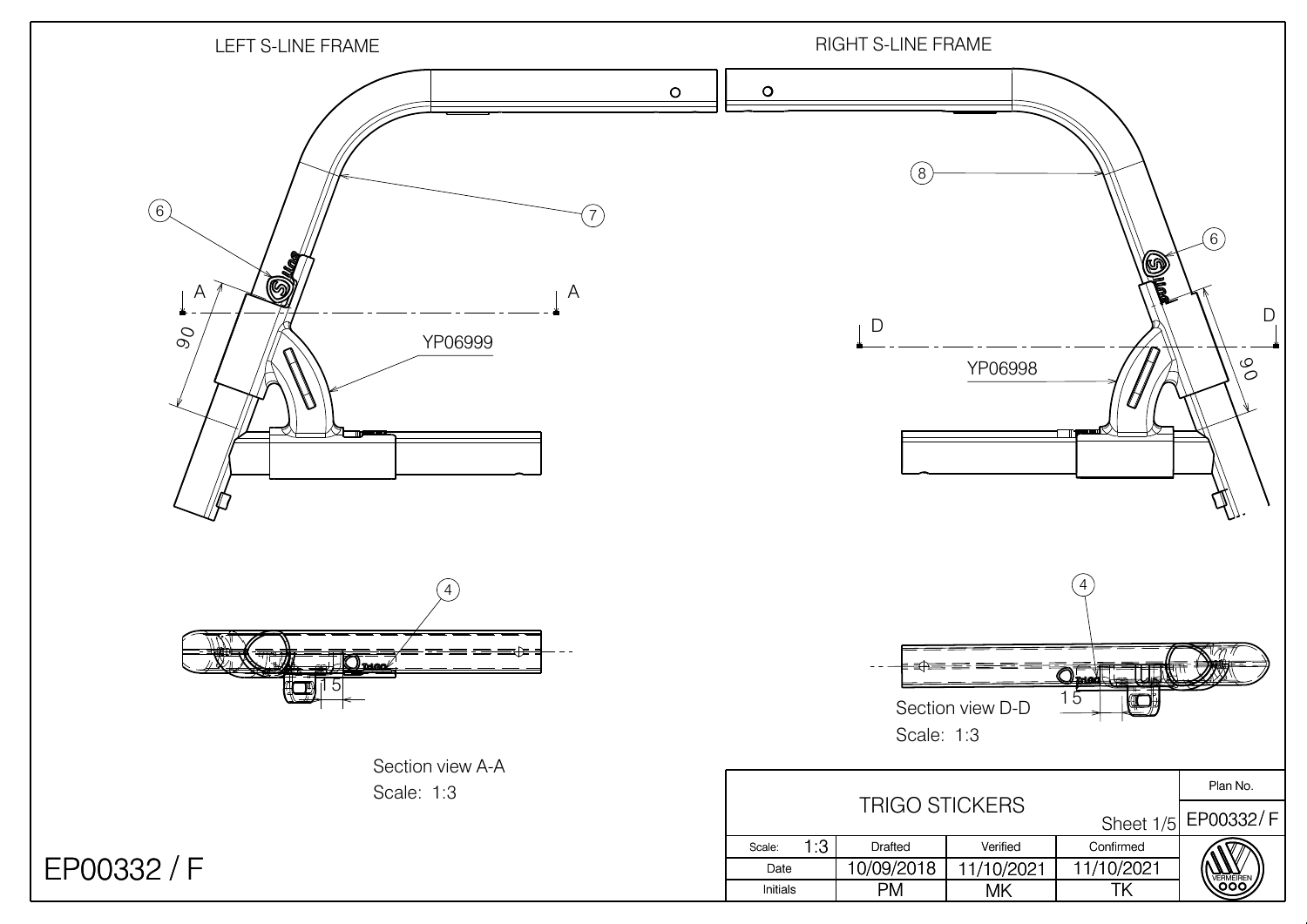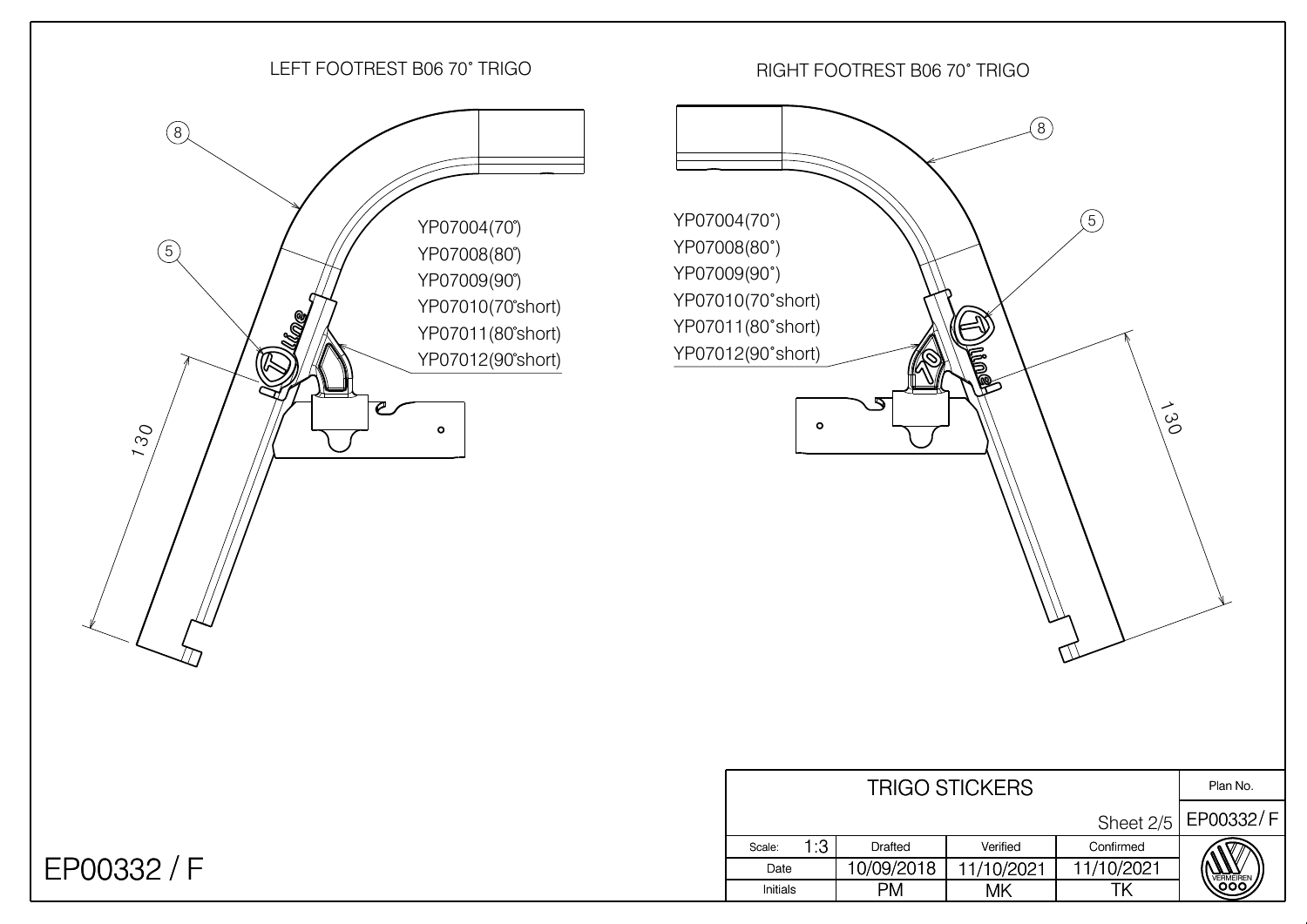

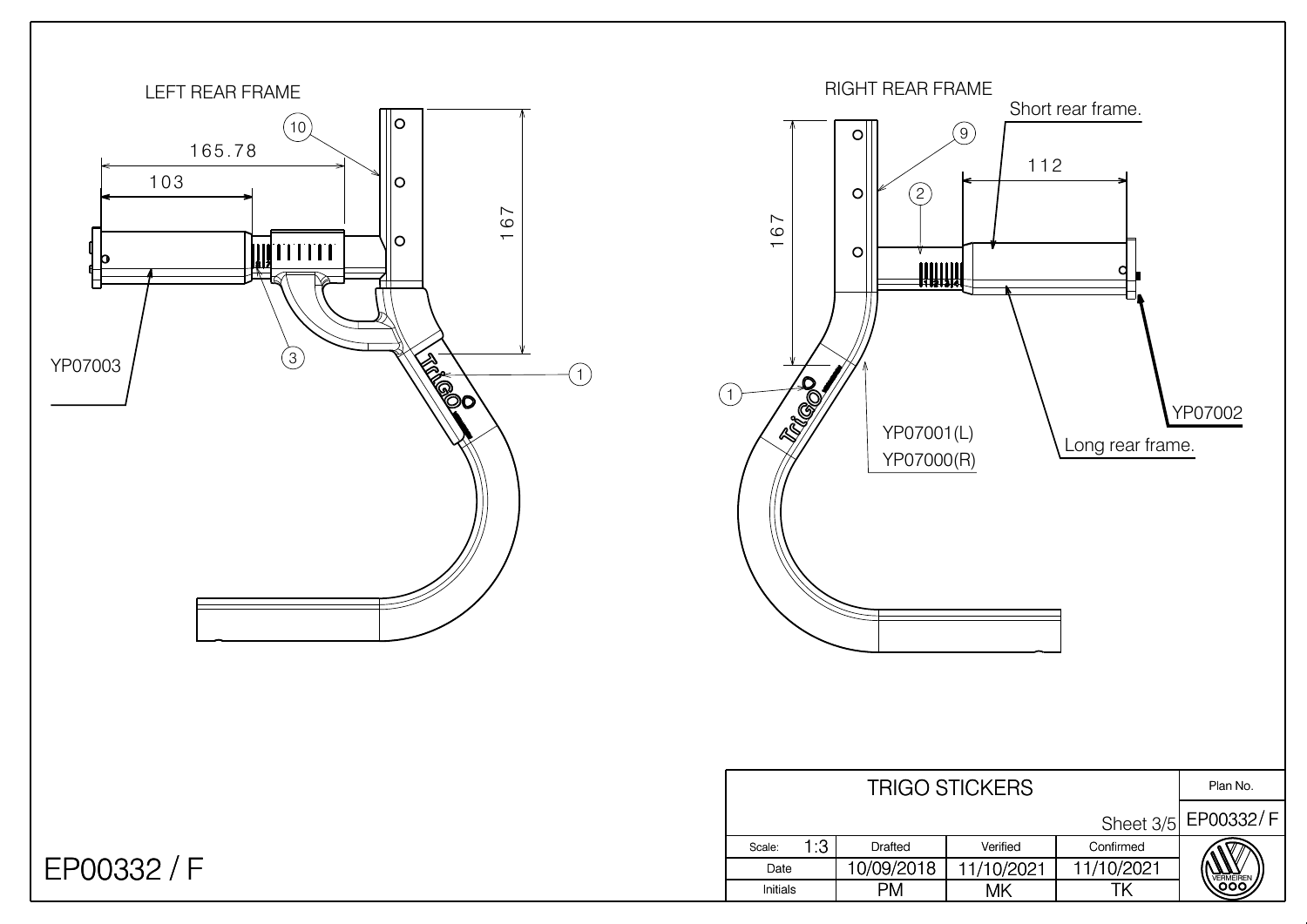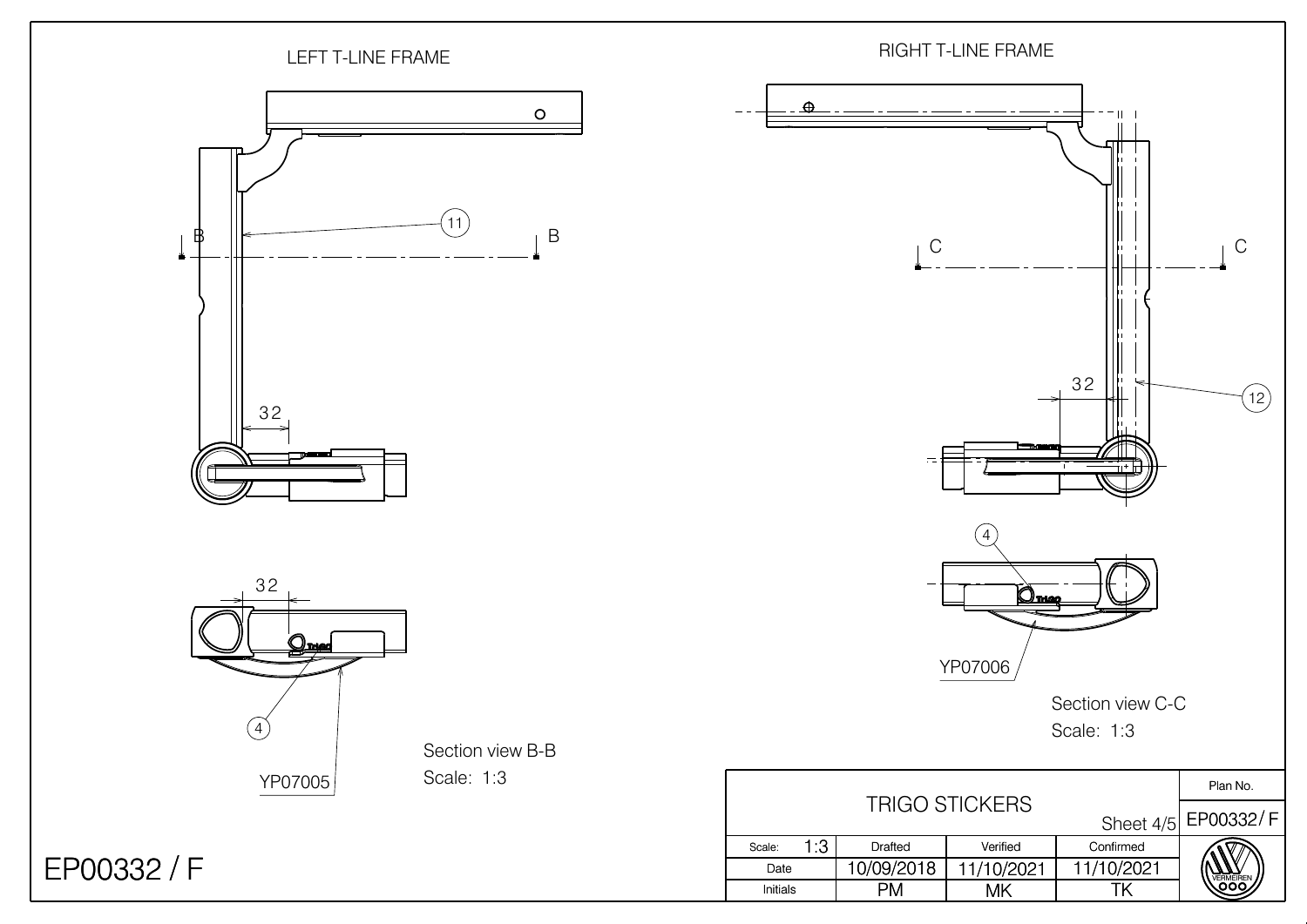| 1<br>GO<br>RMEIREN                    | 5<br>$\bm{T}$<br>line                                   | 4<br>GO              | nr art. 2993801_UCC ]<br>ONEXTMEDIA 2018                            |
|---------------------------------------|---------------------------------------------------------|----------------------|---------------------------------------------------------------------|
| <b>GO</b> VERMEIREN<br>$\overline{c}$ | $\overline{\bm{\mathcal{I}}}$<br>line<br>$\overline{3}$ | GO                   | [ VERMEIREN2018::Zestaw n1 ,Trigo T-line                            |
| ПĦ                                    |                                                         |                      |                                                                     |
| $\overline{c}$<br>H                   | 3                                                       |                      | @NEXTMEDIA 2018                                                     |
| $\mathbf{1}$<br>G<br>VERMEIREN        | $\overline{6}$<br>line                                  | $\overline{4}$<br>GO | [ VERMEIREN2018 :: Zestaw n1 "Trigo S-line<br>nr art. 2993802_UCC ] |
| GO<br>MEIREN                          | line                                                    | GO                   |                                                                     |
|                                       |                                                         |                      |                                                                     |

|       | Material     |         |   |  |  |  |
|-------|--------------|---------|---|--|--|--|
| No.   | Plan         | Article |   |  |  |  |
| 7     | YP05564      | 27142   |   |  |  |  |
| 8     | YP05572      | 27150   |   |  |  |  |
| 9     | YP05383      | 27122   |   |  |  |  |
| 10    | YP05584      | 27156   |   |  |  |  |
| 11    | YP05585      | 27157   |   |  |  |  |
| 12    | YP05616      | 27166   |   |  |  |  |
| 13    | YP05624      | 27174   |   |  |  |  |
| $*14$ |              | T001076 | 4 |  |  |  |
| 15    | garen pasir. | T001097 |   |  |  |  |

\* Use only for the fixed backrest frame.

|          |        | Plan No. |            |            |            |                      |
|----------|--------|----------|------------|------------|------------|----------------------|
|          |        |          |            |            |            | Sheet 5/5 EP00332/ F |
|          | Scale: | 1:3      | Drafted    | Verified   | Confirmed  |                      |
|          | Date   |          | 10/09/2018 | 11/10/2021 | 11/10/2021 | <b>/FRMFIRFN</b>     |
| Initials |        |          | PM         | ΜK         |            |                      |

## EP00332 / F